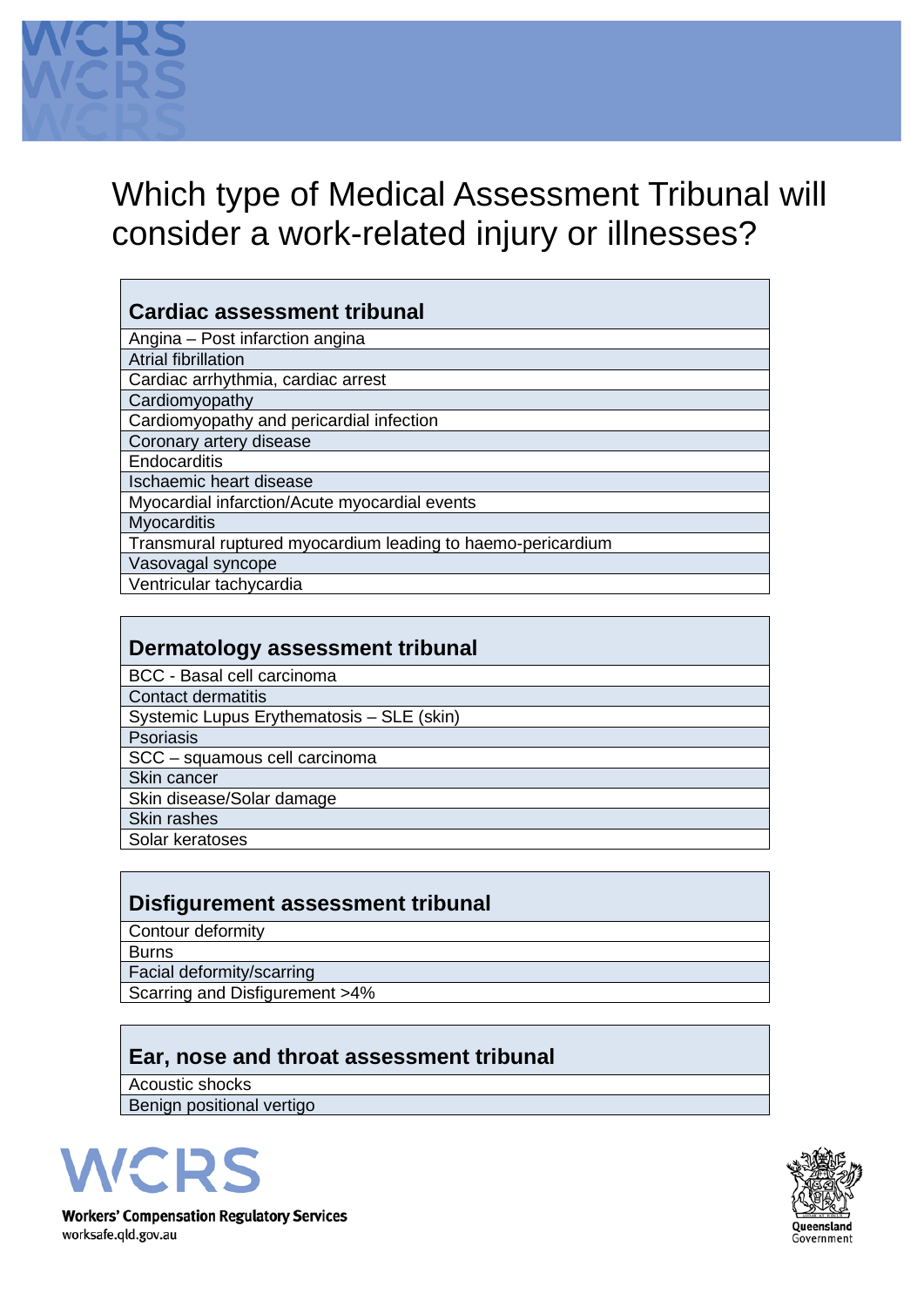#### **Ear, nose and throat assessment tribunal (continued)**

Chronic irritant rhino sinusitis

Complex facial injuries

Dys-equilibrium

Dysphonia

Eustachian tube dysfunction

**Laryngitis** 

Loss of smell, ENT caused

Loss of speech

Maxillofacial injuries - maybe GMAT(R)

Nasal injuries eg. fractured nose, fractured maxillary sinus

Noise induced hearing loss

Tinnitus (but no head injury)

Trauma induced hearing loss/Acute hearing loss

#### **Ophthalmology assessment tribunal**

Corneal transplant, trabeculectomy and cataract extraction.

Corneal ulcer

Diplopia

Eye disease

Foreign body/Penetrating trauma to eye

Glaucoma

Keratoglobus/ keratoconus

Loss of vision

**Proptosis** 

Retinopathy

Right Horner's syndrome

Sub-conjunctival haematoma

### **Orthopaedic assessment tribunal**

Injuries that effect the musculoskeletal system (bones, joints, ligaments, tendons, muscles)

Complex regional pain syndrome

De Quervains

Fractured ribs – without pneumothorax

Kinesophobia

Minor scarring following surgery up to 4%

## **Neurology/neurosurgical assessment tribunal**

Brachial plexus injuries

Electric shock

All head injuries

Vertigo – secondary to a head injury

Foot drop injury – can be ortho or neuro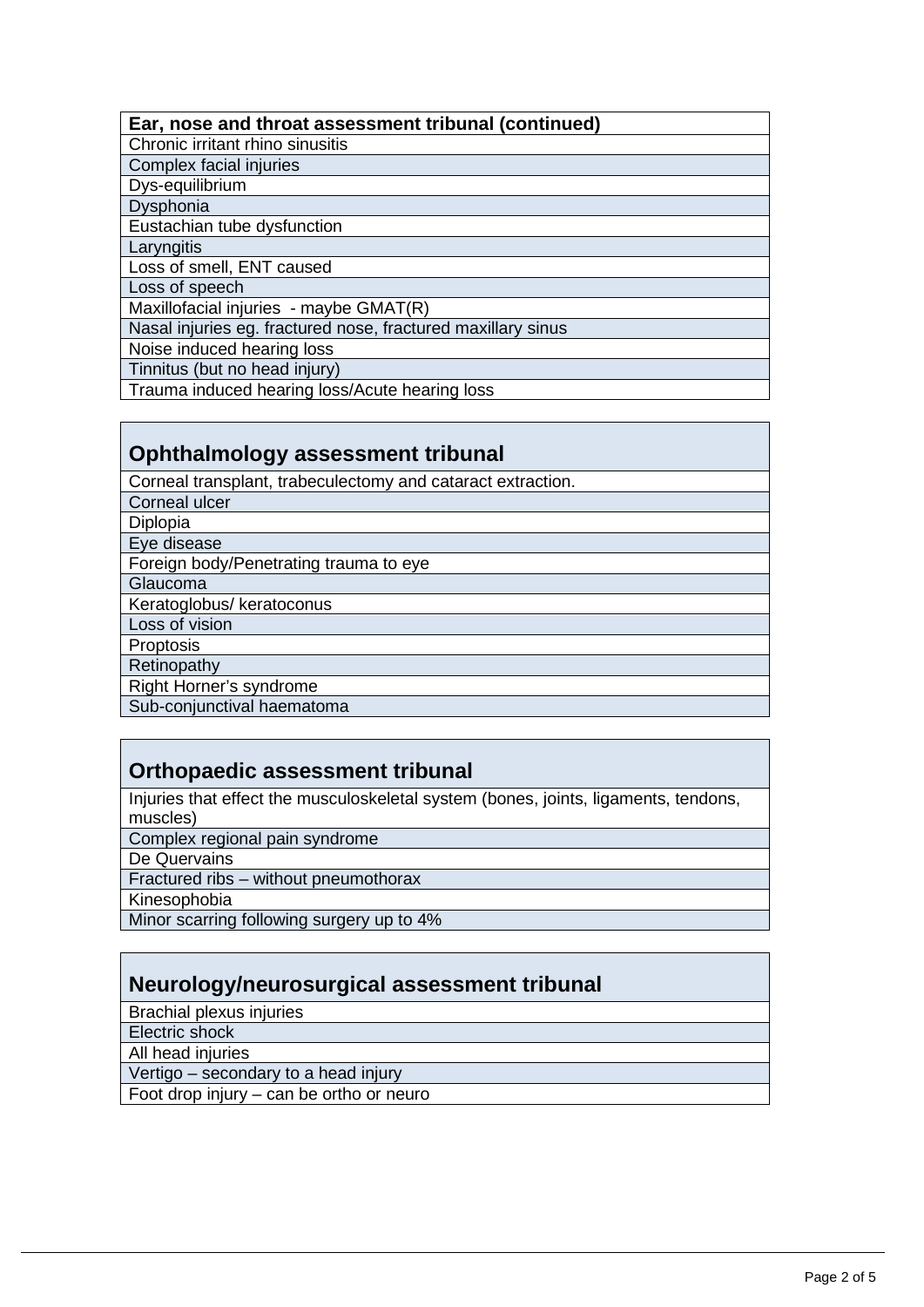| General medical assessment tribunal - Thoracic                |
|---------------------------------------------------------------|
| Aggravation of pre-existing asthma                            |
| Asbestos related pleural effusion                             |
| Asbestosis                                                    |
| Benign asbestos pleural effusion related to asbestos exposure |
| Benign bilateral pleural plaque with calcification            |
| Bilateral pleural plaque/lung cancer                          |
| Crush injuries to chest                                       |
| <b>Cryptogenic Fibrosing Alveolitis</b>                       |
| Fractured ribs associated small apical pneumothorax           |
| Haemo-pneumothorax lung                                       |
| Mesothelioma                                                  |
| Metastatic tumours of the lung                                |
| Obstructive sleep apnoea                                      |
| Occupational asthma (ie from isocyanates or TDD)              |
| Pleural thickening and pleural plaques                        |
| Pneumoconiosis                                                |
| Pneumothorax                                                  |
| Pulmonary contusion (bruise/haematoma)                        |
| Reactive airways dysfunction (aka asthma)                     |
| Respiratory illness (bronchitis)                              |
| <b>Respiratory irritation</b>                                 |
| Respiratory mucosal chemical irritation                       |

| General medical assessment tribunal - Medical         |
|-------------------------------------------------------|
| Cellulitis and abscess                                |
| Chronic fatigue syndrome                              |
| Chronic organ impairment                              |
| Deep vein thrombosis                                  |
| Gratuitous care (level of dependency)                 |
| Graves' disease/thyroid disease                       |
| Herpes Simplex II                                     |
| Hypertension                                          |
| Immune problems                                       |
| Infectious diseases                                   |
| Inhalation exposure                                   |
| Lead poisoning/industrial poisoning/exposures at work |
| Lobular panniculitis                                  |
| Malignant hypertension                                |
| Nephropathy                                           |
| Post-vaccination syndrome                             |
| Pulmonary embolism                                    |
| Q-Fever                                               |
| Reflux oesophagitis                                   |
| <b>Ross River Fever</b>                               |
| Sarcoid                                               |
| Sequelae of any bite – ie spider with physical injury |
| Stroke with loss of vision                            |
| Subclavian vein thrombosis                            |
| Thyroid toxicosis/thyroid disease                     |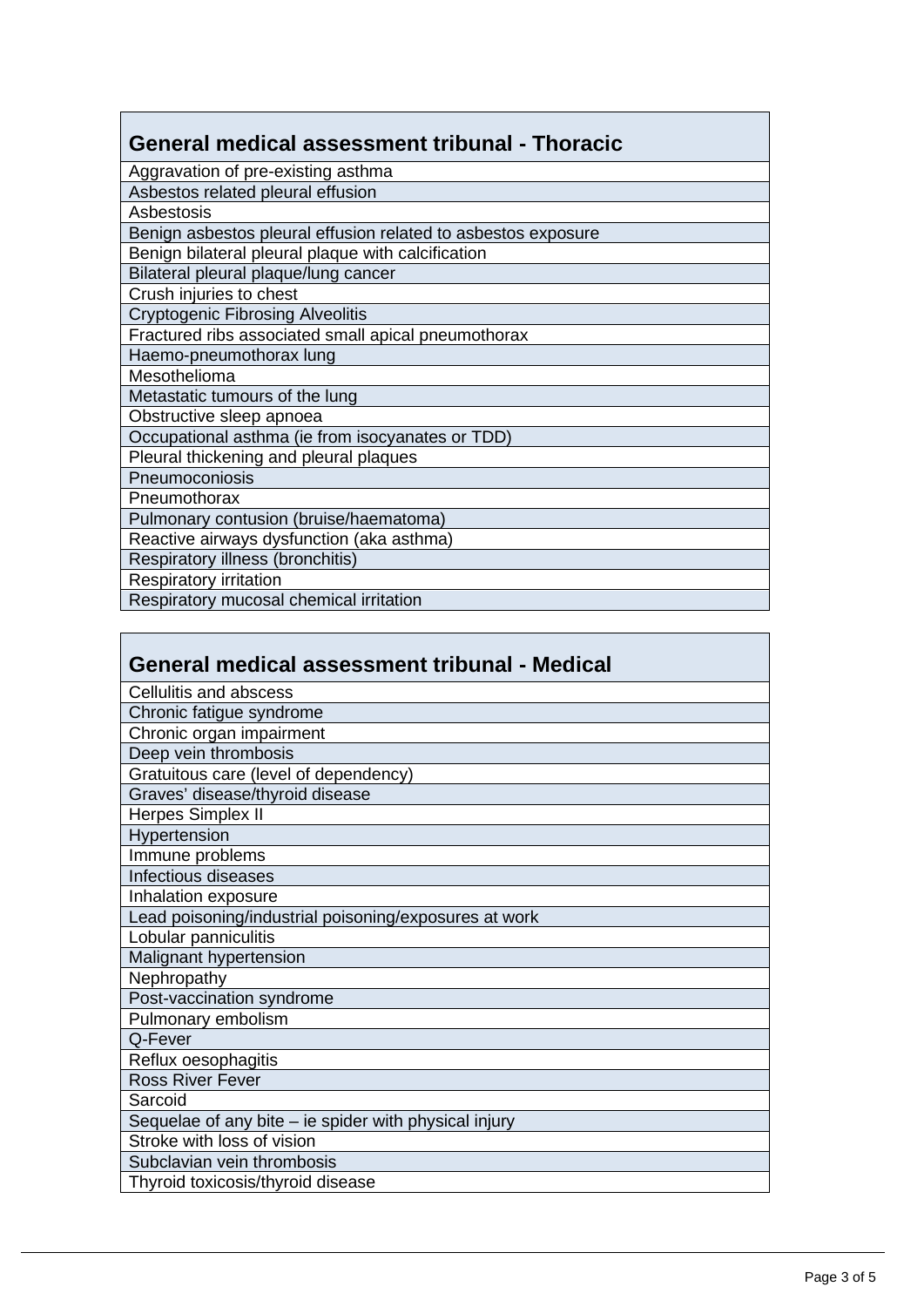## **General medical assessment tribunal – Rheumatology**

Fibromyalgia

Rheumatoid arthritis/inflammatory

Wrist tenosynovitis (treated by Rheumatologist)

Synovitis of any large joint

SLE – systematic lumpus erythematosis

#### **General medical assessment tribunal - Surgical**

Lymphedema

Inguinal hernia/groin strain

Pilonidal sinus/pilonidal abscess

Abdominal wall injury/soft tissue abdomen

Spleen injury

Abdominus rectus tear

Intra-abdominal injuries especially bowels

Surgical therapy

**Breast injuries** 

Haemorrhoids /piles

TMJ – temporomandibular joint (maybe ENT) , mandibular fracture

#### **General medical assessment tribunal – Urology**

Impotency

Urinary tract disease/urinary stress incontinence

Erectile dysfunction

Bladder dysfunction

Kidney injury

Urogenital trauma

### **General medical assessment tribunal - Vascular**

Any iliac artery injury except for heart

Varicose veins/varicose ulcers

Thoracic outlet syndrome (can be either Ortho or Neuro depending on who is the treating specialist)

### **General medical assessment tribunal – Gynaecology**

Prolapsed uterus

### **General medical assessment tribunal – Psychiatric**

Psychiatric/psychological injury

Conversion/Somatoform Disorder

Chronic pain disorder

Substance abuse/alcohol abuse

Dysthymic Disorder